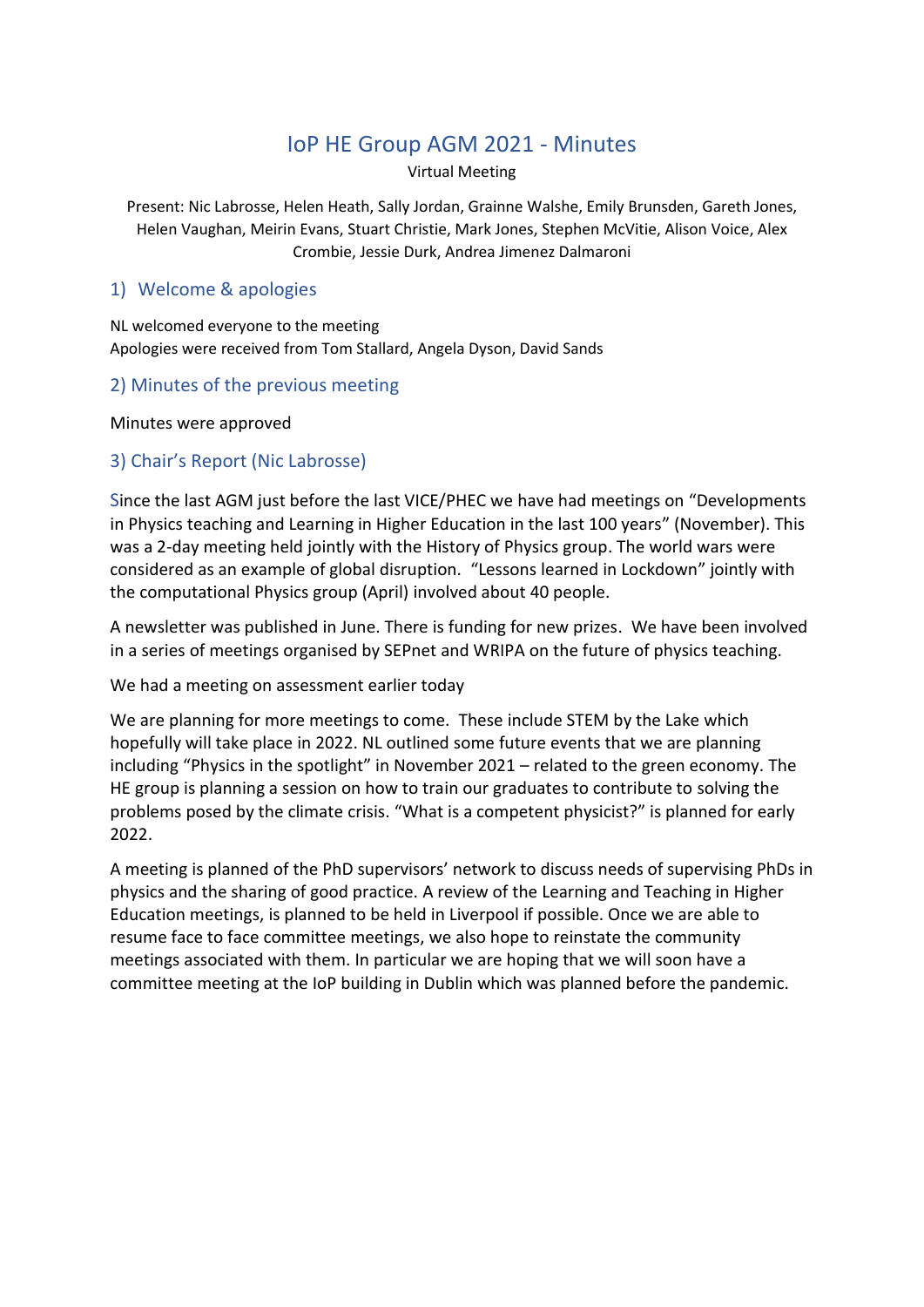The group is also working on increasing the visibility of the group in particular the opportunities for group members to take part in physics education research and develop their careers.

NL encouraged everyone to follow us on Twitter (@IOPHEG), to subscribed to the PER mailing list and to explore the website (address below).

Newsletter, we now have a £100 prize for the best newsletter contribution. Submissions of around 400 words with images are encouraged. Deadline for the next edition is October 2021. Emily Brunsden coordinates the newsletter.

Everyone was encouraged to update their records on the IoP website to ensure we can understand the composition of our group membership.

## 4) Secretary's Report (Helen Heath)

Nominations have closed for committee positions Dr James Uhomoibhi was unopposed as Chair and is elected.

The eligibility of the nominee for the role of secretary is being checked.

There are 14 nominations for the five ordinary member positions. Voting starts today (18<sup>th</sup>) August) and finishes on September  $8<sup>th</sup>$ . Group members are encouraged to check their inboxes (and spam) for the notification

Please look at the group resources [https://www.iop.org/physics-community/special](https://www.iop.org/physics-community/special-interest-groups/higher-education-group)[interest-groups/higher-education-group,](https://www.iop.org/physics-community/special-interest-groups/higher-education-group) which includes our newsletters.

## 5) Treasurer's report (Helen Heath for Tom Stallard)

Very little was spent this year because we were not able to meet in person. The bid for the coming year was approved almost in full and there is funding for a wide ranging programme. Details of the award are appended at the end of these minutes.

### 6) Monitor and review diversity data (Nic Labrosse)

NL presented the current membership of the group. The group has about 1300 members of which 30% is female (16% overall in the IoP), which is stable compared to last year. Numbers are increasing (as with other groups) following a minor dip in 2018. Our ranking as decreased a little so the new committee might like to consider how to ensure that we maintain our ranking in comparisons with other groups.

We have a relatively young membership. We are able to identify the groups where we have shared membership, and this might be relevant for joint events. We noted that the percentage of undergraduates is rather large, and this might be because members don't update their records. We have members across the world.

## 7) New HEG resource on getting started in PER (Mark Jones)